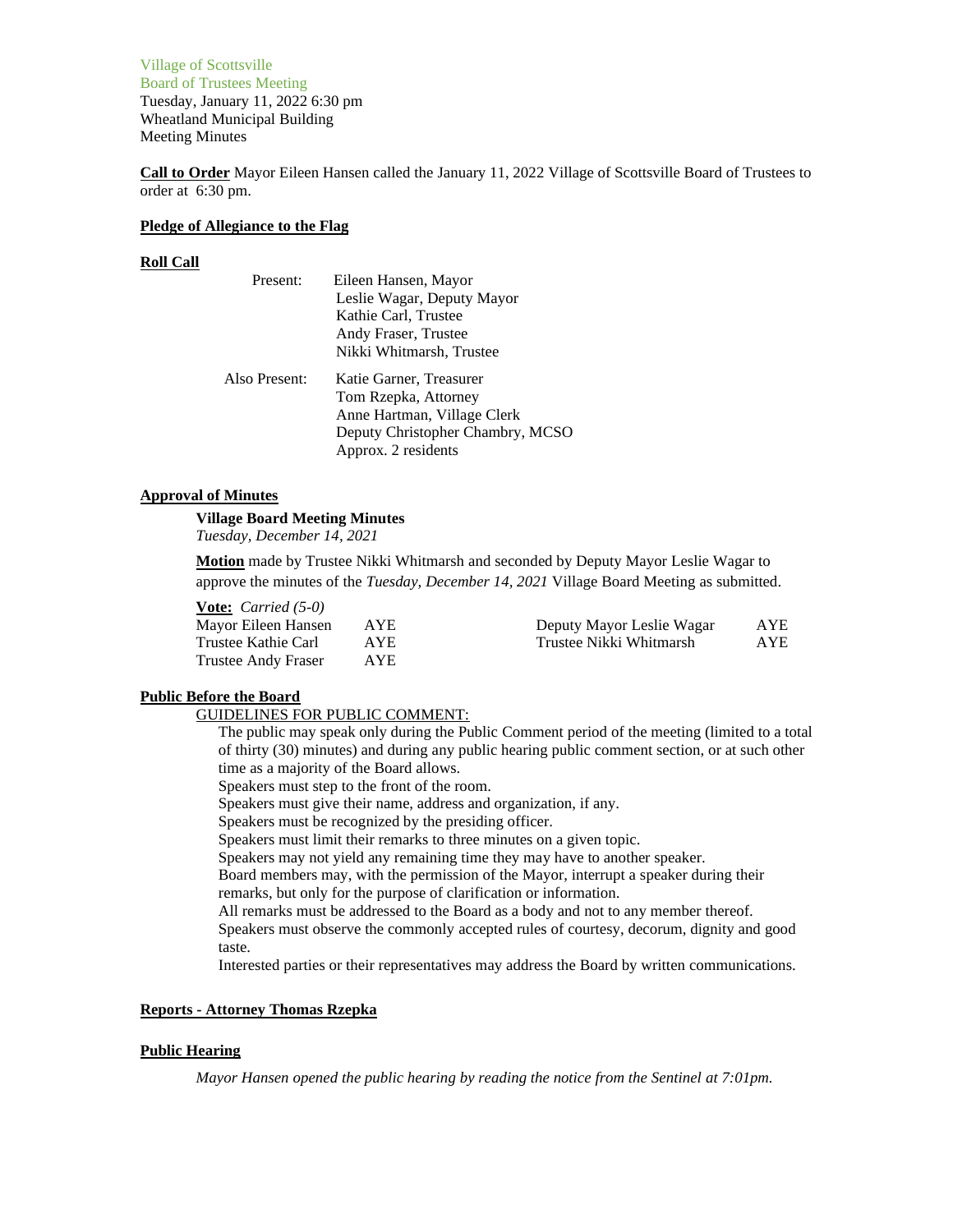# **Village of Scottsville NOTICE OF PUBLIC HEARING**

**PLEASE TAKE NOTICE** that the Scottsville Village Board will be holding a Public Hearing at the Wheatland Municipal Building, 22 Main Street, Scottsville, New York 14546 on January 11, 2022 at 7:00 pm to consider Local Law 1-2022 to amend Chapter 162-13 B(1) Article III, Stopping, standing and parking as follows:

One-hour parking on the south side of Beckwith Avenue from a point 100 feet west of the west wall of the Thomas J. Connor School to a point 100 feet east of the east wall of such school.

All interested persons will be given an opportunity to speak for or against the above proposed legislation at the time and location set herein. Comments may also be sent via email to [villageclerk@scottsvilleny.org.](mailto:villageclerk@scottsvilleny.org)

*Public Comment opened at 7:02pm.* Public Comment: No public

*Public Comment closed and Board Comment opened at 7:02pm.* Board Comment:

Mayor Hansen commented the wording needs to change the "One-hour" to Two-hour and add "except where otherwise prohibited".

### *Public Hearing closed at7:04pm.*

**Vote:** *Carried (5-0)*

**Motion** made by Trustee Andy Fraser and seconded by Trustee Andy Fraser to adopt Local Law 1-2022 to amend Chapter 162-13 B(1) Article III, Stopping, standing and parking as follows: Two-hour parking on the south side of Beckwith Avenue from a point 100 feet west of the west wall of the Thomas J. Connor School to a point 100 feet east of the east wall of such school except where otherwise prohibited.

| Deputy Mayor Leslie Wagar<br>AYE |
|----------------------------------|
| Trustee Nikki Whitmarsh<br>AYE.  |
|                                  |
|                                  |

### **National Neighborhood Watch, Deputy Chambry, Crime Prevention Deputy**

- Community involvement necessary
- People have different schedules and available at various times
- Primarily on Facebook, helps law enforcement with investigations
- Posts let sheriffs know who has pertinent information to the investigation
- Get the word out, invite your neighbors

### **Department Reports**

**Building Inspector/Code Enforcement Officer** No report

#### **DPW – Ken Bohn & Todd Schwasman**

Floor at Johnson Park is completed Installed a new chimney liner In the process of painting the fireplace Maintenance on all vehicles Hauled out all the brush from the Village dump site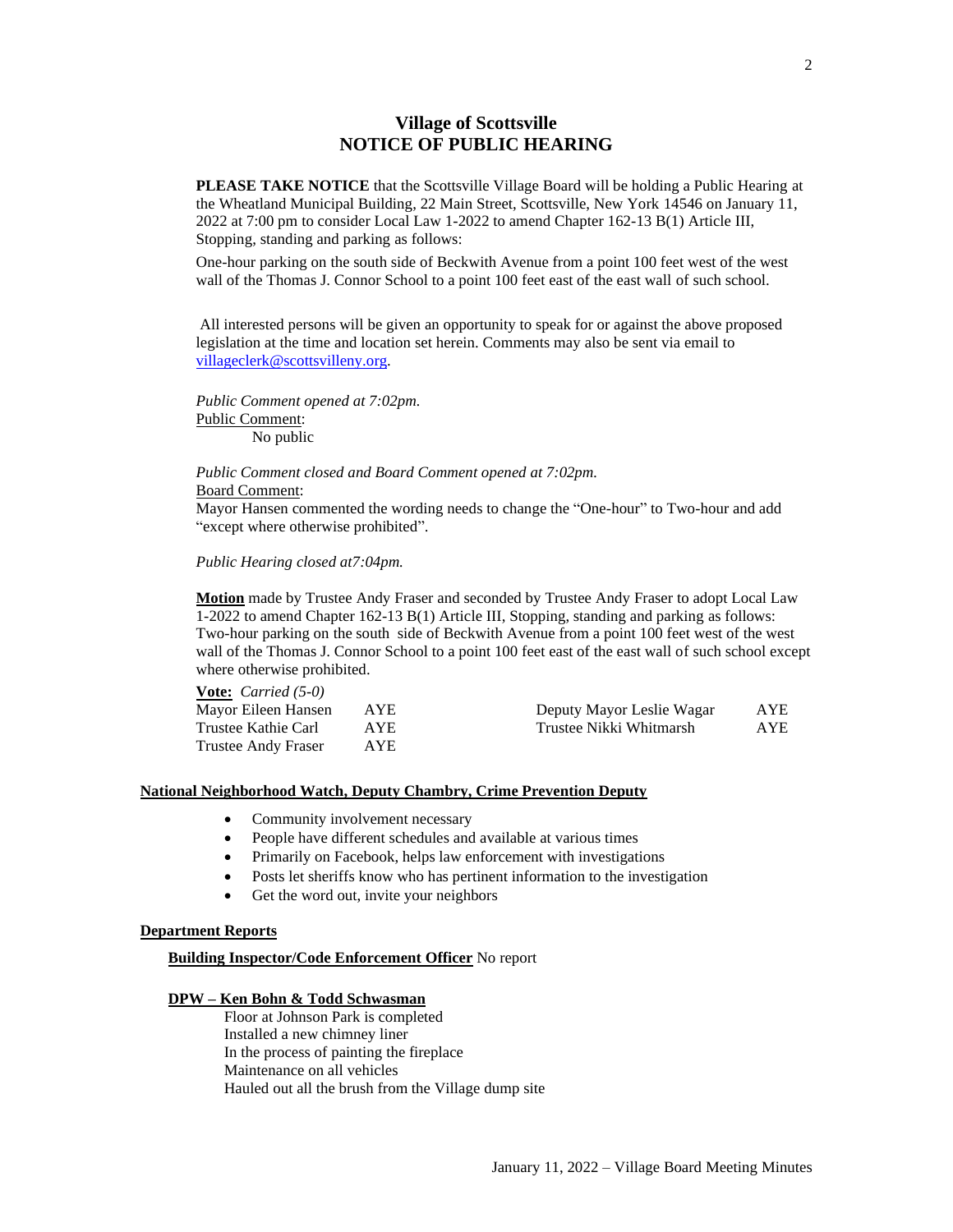# **Treasurer – Katie Garner**

# *Pay Bills:*

**Motion** made by Deputy Mayor Leslie Wagar and seconded by Trustee Kathie Carl to approve payables on the AP Check Register Report through January 11, 2022 and prepaid bills with General Payables totaling \$37,381.56 .

|                  | <b>Vote:</b> <i>Carried</i> $(5-0)$<br>Mayor Eileen Hansen<br>Trustee Kathie Carl<br><b>Trustee Andy Fraser</b> | <b>AYE</b><br><b>AYE</b><br><b>AYE</b> | Deputy Mayor Leslie Wagar<br>Trustee Nikki Whitmarsh | <b>AYE</b><br><b>AYE</b> |
|------------------|-----------------------------------------------------------------------------------------------------------------|----------------------------------------|------------------------------------------------------|--------------------------|
|                  | <i>Treasurers Report:</i>                                                                                       |                                        |                                                      |                          |
| <b>Expenses:</b> | <b>Overspent Lines</b>                                                                                          | Why?                                   |                                                      |                          |
|                  |                                                                                                                 |                                        |                                                      |                          |
|                  | A.5110.2                                                                                                        | <b>Street Maint Equipment</b>          | 1-ton submitting for CHIPs                           |                          |
|                  | G.8120.2                                                                                                        | <b>Sanitary Sewers Equipment</b>       | 1-ton (Public Hearing)                               |                          |
|                  | A.1410.49                                                                                                       | <b>Clerk Records Mngt Equip</b>        | Underbudgeted                                        |                          |
| <b>Updates:</b>  |                                                                                                                 |                                        |                                                      |                          |
| Preparing 1099s  |                                                                                                                 |                                        |                                                      |                          |
|                  |                                                                                                                 | Received CHIPs and EWR reimbursement   |                                                      |                          |
|                  | Starting 2022-23 Budget Prep                                                                                    |                                        |                                                      |                          |

\*\*\*WSJFD Invoice for expense reimbursement

# **Suggested Budget Transfers:**

| <b>Account Code</b> | Descriptions             | To          | From        | Why?          |
|---------------------|--------------------------|-------------|-------------|---------------|
| A.1410.49           | Clerk Records Mngt Equip | 11.00       |             | Underbudgeted |
| A.1410.4            | Clerk Contractual        |             | 11.00       |               |
|                     |                          | \$<br>11.00 | \$<br>11.00 |               |

**Motion** made by Deputy Mayor Leslie Wagar and seconded by Trustee Nikki Whitmarsh to approve the suggested budget transfer of \$11.00 from A.1410.4 Clerk Contractual to A.1410.49 Clerk Records Management Equipment.

| <b>Vote:</b> <i>Carried</i> $(5-0)$<br>Mayor Eileen Hansen<br><b>AYE</b><br>Trustee Kathie Carl<br><b>AYE</b><br>AYE<br><b>Trustee Andy Fraser</b> |          | Deputy Mayor Leslie Wagar<br>Trustee Nikki Whitmarsh | <b>AYE</b><br>AYE   |
|----------------------------------------------------------------------------------------------------------------------------------------------------|----------|------------------------------------------------------|---------------------|
| <b>Suggested Budget Amendments:</b>                                                                                                                |          | Revenue<br>Increase                                  | Expense<br>Increase |
| <b>State Aid CHIPs</b>                                                                                                                             | A.3501   | 34,778.85                                            |                     |
| <b>Street Maintenance Equipment</b>                                                                                                                | A.5110.2 |                                                      | 34,778.85           |
|                                                                                                                                                    |          | 34.778.85                                            | \$34,778.85         |

*To adjust budget for CHIPs/EWR reimbursement*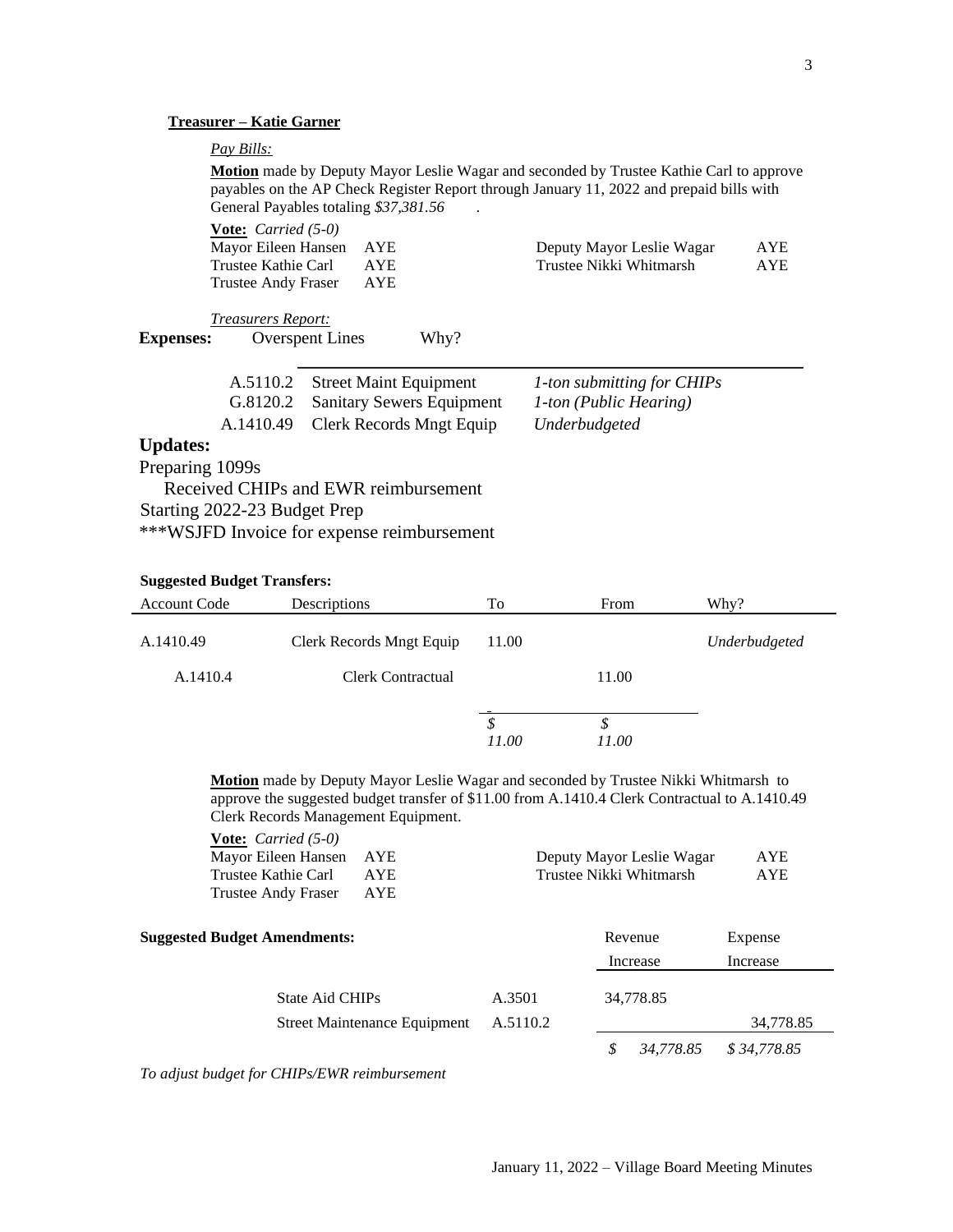**Motion** made by Deputy Mayor Leslie Wagar and seconded by Trustee Kathie Carl to approve the suggested budget amendment as listed above in an amount not to exceed \$34,778.85.

| <b>Vote:</b> <i>Carried</i> (5-0) |            |                           |            |
|-----------------------------------|------------|---------------------------|------------|
| Mayor Eileen Hansen AYE           |            | Deputy Mayor Leslie Wagar | <b>AYE</b> |
| Trustee Kathie Carl               | AYE.       | Trustee Nikki Whitmarsh   | <b>AYE</b> |
| Trustee Andy Fraser               | <b>AYE</b> |                           |            |
|                                   |            |                           |            |

| <b>ARPA</b> Expenses                                                                                    | <b>Planned Expenses</b>        | Paid to date                   |
|---------------------------------------------------------------------------------------------------------|--------------------------------|--------------------------------|
| <b>Phone System Cloud Conversion</b><br><b>Johnson Park Flooring</b><br><b>Johnson Park Furnishings</b> | \$<br>1,080.00<br>11,200.00    | 1,080.00                       |
| Chairs<br>Tables<br>Racks                                                                               | 1,269.12<br>1,342.70<br>575.68 | 1,269.12<br>1,342.70<br>575.68 |
|                                                                                                         | 15,467.50                      | S<br>4,267.50                  |

#### **Clerk – Anne Hartman**

*FMCSA*

*New copier delivered*

*Vacation January 17-21*

| January 17, 18 | Closed       |
|----------------|--------------|
| January 19, 20 | $11am - 4pm$ |
| January 21     | $8am - 1pm$  |

#### **Trustee Reports:**

Deputy Mayor Leslie Wagar – Communications No report

Trustee Andy Fraser – Grants MRB engineering grant

Trustee Nikki Whitmarsh – Planning Board/Zoning Board of Appeals meeting this Thursday

Trustee Kathie Carl - Finance Working on the budget

#### **Mayor's Reports - Eileen Hansen**

Preliminary budget submitted, workshop on January 18 at 6pm DPW and Forestry Board Jen Talbot's statement

- Tax increase less than 2%
- reserves are growing and the fund balance has increased due to conservative spending
- sales tax revenue increasing
- OSC does fiscal stress monitoring, our rating is 8.3 (44.9 to be considered stressed)